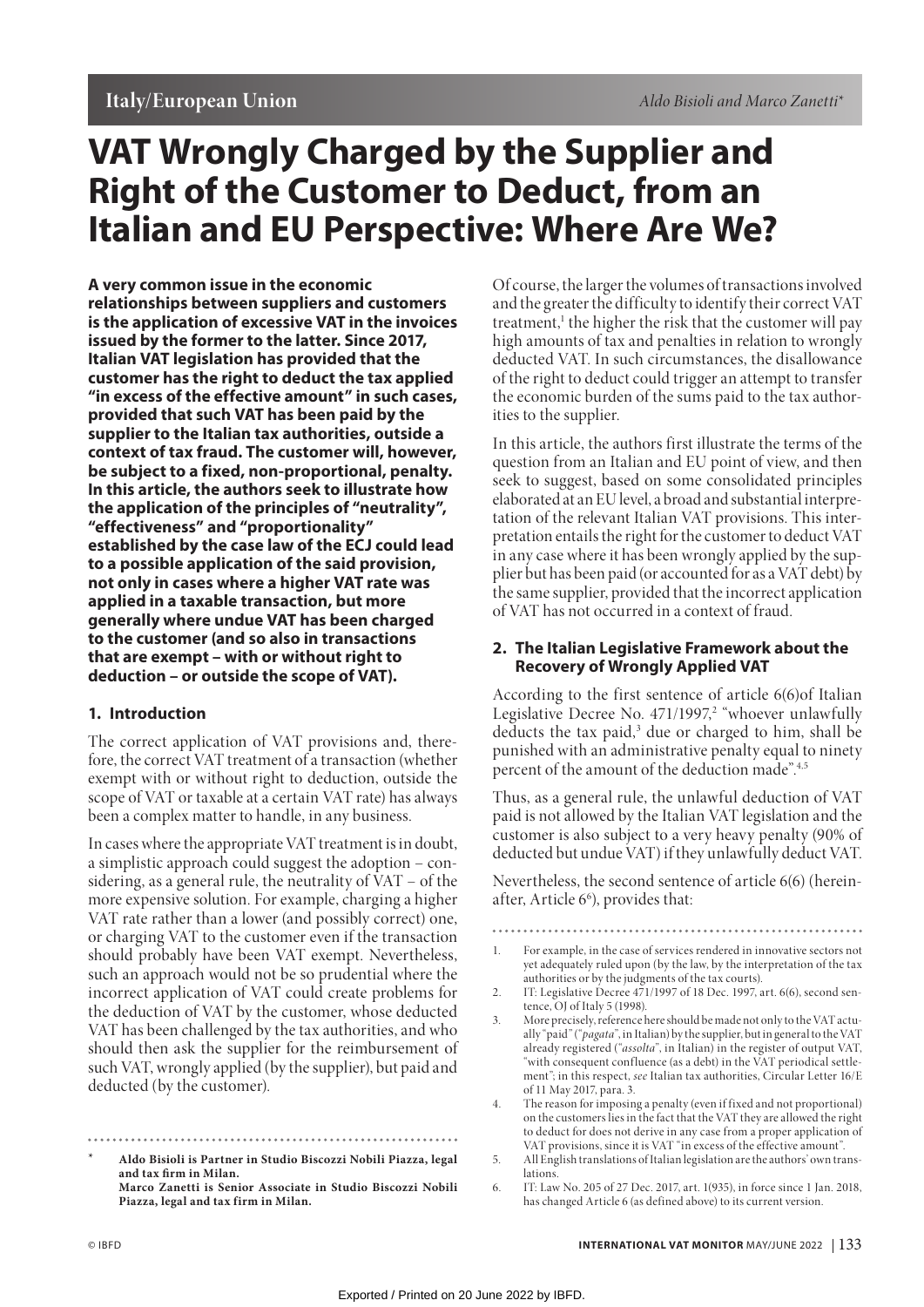In the event of the application of tax in excess of the effective amount, erroneously paid<sup>7</sup> by the supplier, without prejudice to the right of the customer to deduct pursuant to articles 19 et seq. of Presidential Decree no. 633 of 26 October 1972, the aforementioned customer shall be punished with an administrative penalty of between 250 euros and 10,000 euros. Refund<sup>8</sup> of the tax is excluded if the payment was made in a context of tax fraud.

The authors anticipate that the expression "application of tax *in excess* of the effective amount" is crucial in the matter at hand, since the point here is to determine to what extent such an expression can be actually applicable. For instance, is it only applicable in cases where VAT was due (being a taxable transaction) but at a lower rate than the one actually applied, or in any hypothesis where the applied VAT was higher ("in excess of the effective amount") than the correct one (so, for example, in the case of VAT applied as exempt or outside the scope of VAT transactions)?

Article 6 is to be read together with article 30-ter (hereinafter, Article 30-ter) of Italian Presidential Decree No. 633/19729 (hereinafter, the VAT Decree). Article 30-ter,10,11 at items 2 and 3, provides that:

- (2) In the event of the application of a tax not due to a supply of goods or services, definitively assessed by the tax authorities, the request for reimbursement may be presented by the supplier [to the tax authorities] within two years of the reimbursement to the customer of the amount paid by way of recourse.
- (3) Refund of the tax is excluded if the payment was made in a context of tax fraud.

The link existing between Article 6 and Article 30-ter, and above all the rationale behind the issuing of these two provisions, is clearer if we consider that, according to the case law of the Court of Justice of the European Union (ECJ), the right to deduction is limited to the VAT correctly applied on taxable transactions, and paid since due, while no deduction in principle would be granted for VAT due only for having been (wrongly) mentioned on the invoice.<sup>12</sup>

- 7. Again, reference here should be more properly made to the VAT registered ("*assolta*", in Italian) in the register of output VAT by the suppliers and so computed in their periodical VAT settlement, and not necessarily to the VAT actually paid by them.
- 8. "Refund" here should be read more precisely as "deduction" for the customer
- 9. IT: VAT Law, Presidential Decree No. 633 of 26 Oct. 1972, Primary Sources IBFD [hereinafter VAT Decree]. The Italian VAT Decree is the Italian VAT code, i.e. the set of Italian rules relating to VAT, implementing the EU provisions in the Italian legislation (except for some matters specifically ruled by other Italian provisions, such as the intra-EU supplies and acquisitions of goods).
- 10. IT: Law No. 167 of 20 Nov. 2017, art. 8(1) has introduced in the VAT Decree Article 30-ter (as defined above), which has been in force since 12 Dec. 2017.
- 11. Article 30-ter(1), fixing a general rule applicable in cases different from the ones referred to by Article 30-ter(2) of the same article, provides that:
	- The taxable person shall submit the request for repayment of the undue tax, under penalty of forfeiture, within two years from the date of payment of the same or, if later, from the day on which the conditions for repayment were met.
- 12. *See* IT: ECJ, 15 Mar. 2007, Case C-35/05, *Reemtsma Cigarettenfabriken Gmbh v. Ministero delle Finanze*, para. 23, Case Law IBFD (accessed 4 Apr. 2022), where it is stated that "the Court found that the right to deduct may be exercised only in respect of taxes actually due, that is to say, the taxes corresponding to a transaction subject to VAT or paid in

As a consequence, domestic legislation granting the supplier the right to ask the tax authorities for the reimbursement of the unduly paid VAT and the customer the right to exercise a civil action against the supplier for the recovery of VAT paid (but, again, not due) to them, is to be considered legitimate.

Nevertheless, before the issuing of Article 6 and Article 30-ter, the Italian legislation was not compliant with the principle of "neutrality" of VAT, since the customer had a *ten*-year period<sup>13</sup> to ask the supplier for the repayment of undue VAT paid to them, while the same supplier was subject to a *two-year period*<sup>14</sup> for asking the Italian tax authorities for the repayment of undue VAT paid to them (in principle, for the same amount asked of them by the customer).

Due to this time mismatch, it could often happen that the assessment, if any, of the unduly applied VAT occurred before the expiry of the ten-year period (granted to the customer), but after the expiry of the two-year period (granted to the supplier). In such circumstances, the customer was on time when asking the supplier for the repayment of unduly paid VAT, but the supplier was too late to ask for the reimbursement of the same VAT from the Italian tax authorities.

In this sense, the introduction of Article 6 and Article 30-ter in the Italian VAT legislation was aimed at ensuring the neutrality of the unduly applied VAT in all cases where VAT, in the absence of tax fraud, has been charged and paid by the supplier,<sup>15</sup> so that there is no possibility of a loss to the Treasury.

It is clear that the above-mentioned time mismatch is overcome, since, based on Article 30-ter, the two-year period for the supplier to ask the Italian tax authorities for a reimbursement only starts on the date of their repayment of the undue VAT to the customer, further to a definitive assessment of VAT. Consequently, once they have paid a VAT amount to the customer, the supplier is always in the position to ask for the repayment of the same amount from the tax authorities in a timely manner (i.e. within two years).

Nevertheless, even with Article 30-ter, another main principle of EU VAT, the one of "effectiveness" of the deduction (according to which the procedures and the rules must not actually prevent the exercise of the right), is not always respected.

In fact, (i) the request for a reimbursement to the Italian tax authorities provided for by this provision is possible only when an assessment activity has become definitive (which could take a long time); (ii) cooperation between supplier and customer is required; and (iii) according to

- 13. IT: Italian Civil Code, arts. 2033 and 2946.
- 14. According to IT: Legislative Decree 546/1992, art. 21.
- 15. Or recorded and computed in their periodical VAT settlement when no debt arises and no payment is due.

so far as they were due. It thus found that that right to deduct does not apply to VAT which is due, under Article 21(1)(c) of the Sixth Directive [now replaced by Council Directive 2006/112/EC of 28 November 2006 on the Common System of Value Added Tax, OJ L347 (2006), Primary Sources IBFD [hereinafter VAT Directive]]*,* solely because it is mentioned on the invoice".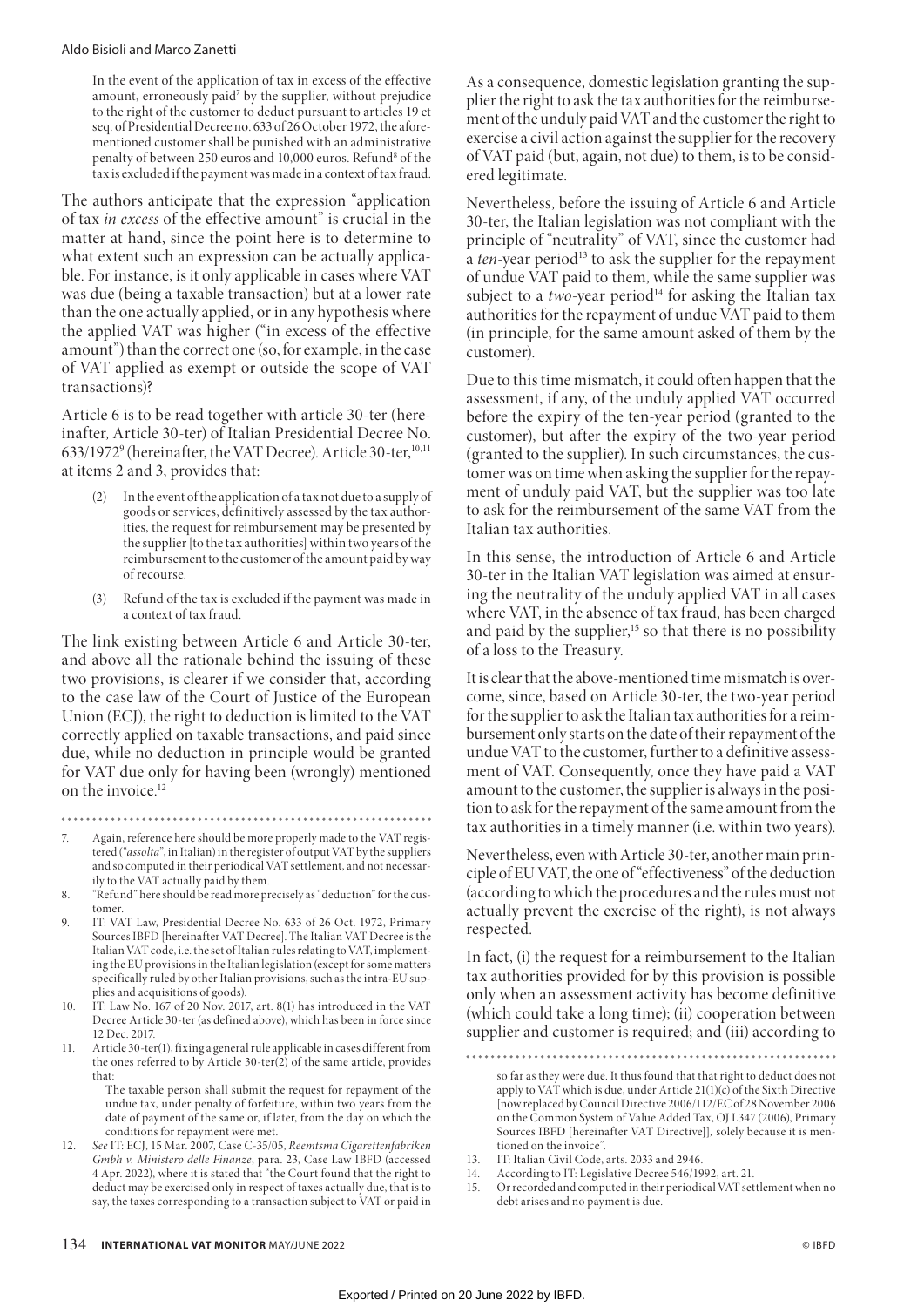the Italian Supreme Court,<sup>16</sup> a specific measure ordering payment in favour of the customer is necessary for the supplier to ask the tax authorities for a reimbursement. This would mean that the repayment procedure provided for by Article 30-ter would be denied to the supplier any time they have spontaneously refunded the unduly applied VAT to the customer.

In the light of these considerations, Article 6 would ensure a full application of the above-mentioned "effectiveness" principle, since it could be invoked by the customer whenever recourse to Article 30-ter would be impossible or overly burdensome.

Actually, the procedure provided for by Article 6 considerably simplifies the recovery of the unduly (applied and) paid VAT. Rather than the double reimbursement (from the supplier to the customer and then from the tax authorities to the supplier) foreseen by Article 30-ter, when applicable, the same result would be reached by recognizing, respectively, the debt (for the supplier) and credit (for the customer) positions towards the Italian tax authorities, even if this originated from an operation incorrectly invoiced (i.e. with a higher rate of VAT) by the supplier.

So, the supplier should not repay the undue VAT to the customer (who could deduct the higher amount applied to them and paid by them to the supplier), and the Italian tax authorities should not repay the higher VAT paid by the supplier but, evidently, in the end the result would be exactly the same as that obtained with the "two-passages" procedure provided for by Article 30-ter. Also, in any case, no loss to the Treasury would occur.

Because of the complementarity of Article 30-ter and Article 6 in terms of granting the right to recover the VAT unduly applied based on the above-mentioned principles provided for by the ECJ ( those of "neutrality" and "effectiveness", but also the one of "proportionality", as we will see), the scope of application of these two provisions should necessarily be the same.

A contentious issue arises when the different wording used by the Italian legislator in defining their scope is considered. For example, compare the application of VAT "*in excess of* the effective amount" (for Article 6), and – in a broader sense – "the application of a tax *not due*" (for Article 30-ter).

# **3. The Different Approaches about the Applicability of Article 6**

The possibility to recognize a narrow or, conversely, a broad scope of application to Article 6, considering on one side the literal formulation of such provision and on the other side the results it intends to pursue (as illustrated above), has given rise to different approaches by the different parties involved. For instance, Italian tax courts (including the Supreme Court), Italian tax authorities and

16. *See*, for example, IT: Cass. [Supreme Court], 26 Jan. 2016, Judgment No. 1426/2016.

other stakeholders able to provide relevant interpretations of the provisions at hand.17

# **3.1. A "narrow" approach**

First, the authors examine the main positions against a broad interpretation of Article 6.

In this respect, a highly relevant judgment has been Judgment No. 24289 of 3 November 2020 of the Italian Supreme Court, which related to a case where the Italian tax authorities had denied the deduction of VAT applied on transactions actually exempt (with right to deduction) and not taxable.

The Supreme Court has first stated that, according to the case law of the ECJ, "the exercise of the right of deduction is limited to taxes corresponding to a transaction subject to VAT and paid as due",<sup>18</sup> and that "the right to deduct the VAT invoiced is linked, as a general rule, to the effective carrying out of a taxable transaction, but the exercise of that right does not extend to the VAT due merely because and insofar as it was indicated on the invoice."19

Coming back to the case examined in the judgment under discussion, the taxable person had asked for the application of Article 6 considering that VAT, in their view, had been applied "*in excess of* the effective amount"; consequently, the tax assessment about the VAT deduction should have been considered as not legitimate.

In this respect, the Supreme Court refused the taxable person's argument, considering that "as clearly shown by the literal content of the provision, it *is applicable only in relation to taxable transactions, when VAT has been paid at a higher rate than that actually due, and not also in relation to hypothesis* – one of which occurs in the present case – *of non-taxable transactions*" [emphasis added].

The conclusions on the specific case examined have given the Supreme Court the occasion to establish the following principle of law:

In the field of VAT, the tax wrongly paid in relation to a non-taxable transaction cannot be deducted by the customer … the aforementioned provision [Article 6] applies only to the different hypothesis in which, following a taxable transaction, the VAT has been paid on the basis of a higher rate than that actually due.

Evidently, the Supreme Court has adopted an approach that, even if in line with the wording of the law (the "literal content of the provision", as written in the judgment), (i) appears simplistic, (ii) does not consider the principles of "neutrality", "effectiveness" and "proportionality" (as better illustrated hereinafter) that are to be considered as pillars in the EU VAT system, and (iii) whose applica-

<sup>17.</sup> As pointed out hereinafter, the authors refer in particular to business representatives and associations/committees of professionals and tax experts.

<sup>18.</sup> As stated in, among others, the ECJ judgment in *Reemtsma Cigarettenfabriken* (C-35/05).

The Supreme Court has referred – among others – to BG: ECJ, 31 Jan. 2013, Case C-643/11, *LVK-56 ЕООD v. Direktor na Direktsia 'Obzhalvane i upravlenie na izpalnenieto' – grad Varna pri Tsentralno Upravlenie na Natsionalnata Agentsia za Prihodite*, para. 34 et seq., Case Law IBFD (accessed 4 Apr. 2022).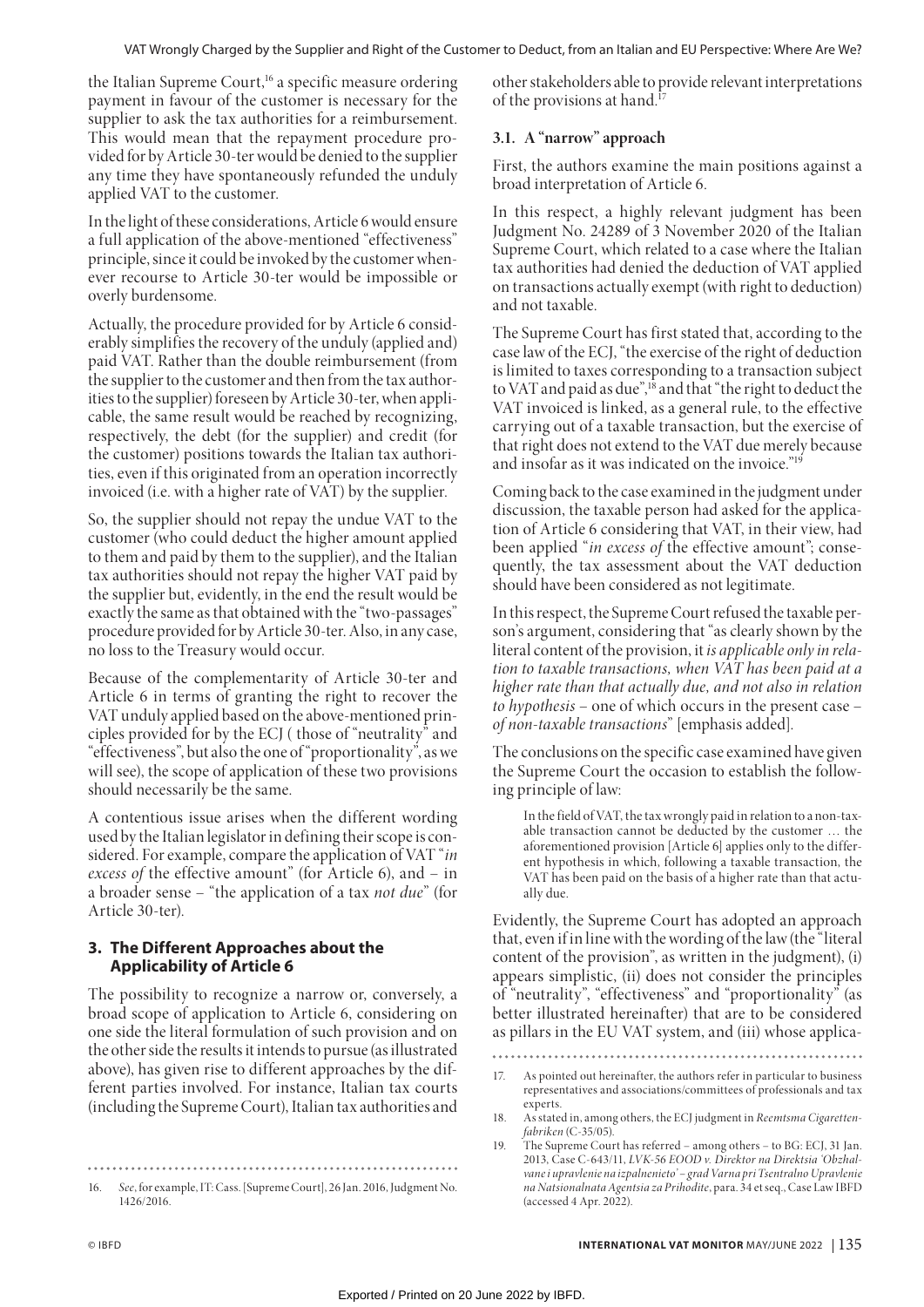#### Aldo Bisioli and Marco Zanetti

tion would grant the customer the right to deduct a VAT amount higher than the correct one applied by the supplier whenever (i.e. for any reason) they like.

The position of the Supreme Court was even stricter in the subsequent Judgment No. 10439 of 21 April 2021, where the dispute related to the application of a higher rate than the correct one and the right of the customer to deduct the higher VAT applied.

So, in the first instance, the case was just concerning Article 6, and, according to the principle of law established in Judgment No. 24389/2020, the Supreme Court should have recognized the arguments of the taxable person. But this was not the case, as the authors explain hereafter.

In fact, in Judgment No. 10439/2021, the Supreme Court, regarding Article 6, first underlined the two effects triggered by the application of VAT "in excess of the effective amount", operating outside the context of a tax fraud as:

- a reduced penalty to the customer for the undue VAT charged to and deducted by him, ranging between EUR 250 and EUR 10,000 (rather than the proportional "ordinary" penalty applicable in case of illegitimate deduction of VAT); such penalty is due, in any case; and
- "without prejudice to the right of the customer to deduct".

The Supreme Court then recognized that, according to a certain interpretation, based on the wording of Article 620 and on the requirements of economic efficiency and simplification of taxable persons' fulfilments, the right to deduction could in principle be granted to the customer, excluding cases of tax fraud.

In fact, on the one hand, the recognition of such a right does not entail any damage to the Treasury, since it is expressly conditional on the payment of the tax by the supplier.

Secondly, it would allow the customer to recover the amount wrongly overpaid more quickly and more effectively than if they asked for a repayment from the supplier.

It is interesting to note that the Supreme Court has not disputed this interpretation in itself, and indeed has admitted to have shared it even recently.<sup>21</sup> Rather, it has stated that such an interpretation would conflict with the (above-mentioned) ECJ interpretation of EU VAT provisions (now contained in the VAT Directive), according to which, although the right to deduct VAT is an integral part of the tax mechanism, its exercise is limited to the taxes due and cannot be extended to input VAT wrongly paid, so that it does not extend to the tax due solely because it is shown on the invoice.

Further, the Supreme Court has affirmed that such a strict approach on the right to deduction of the unduly applied VAT, which is aligned with the one of the ECJ, would

20. As seen, the application of the (reduced) penalty operates "without prejudice" to the right to deduction of the customer.

consent to fully achieve the results pursued by the VAT Directive, as also requested by article 288(3) of the TFEU. 22

On these grounds, in Judgment No. 10439/2021, the Supreme Court has come to the following conclusions:

- as a matter of fact, also in the case of taxable transactions where VAT has been applied at a higher rate than the correct one, Article 6 would be applicable only as regards the reduction of penalties from a proportional to a fixed range amount, and not also in order to grant the customer the full deduction of all VAT (even incorrectly) charged by the supplier and paid by them;
- the words "without prejudice to the right of the customer to deduct" mean that the customer maintains the right to deduct only the VAT correctly applicable to the transaction, based on its nature and features; and
- consequently, with reference to the case at hand, the only way for the customer to recover the higher VAT unduly paid to the supplier would have been to directly activate a request of repayment to the latter, according to the domestic legislation.23

A few months after this judgment, the Italian tax authorities published Resolution Letter No. 52 of 3 August 2021,<sup>24</sup> specifically issued in relation to the scope of application of Article 6.

In their reply, the Italian tax authorities have strangely referred only to the above-illustrated Supreme Court Judgment No. 24289/2020 (and not also to the "stricter" Judgment No. 10439/2021), in order to affirm also from their point of view a narrow interpretation of the provision at issue.

In particular, two possible behaviours of the taxable persons have been identified, as follows:

- if the error committed by the supplier concerns the application of a "higher amount" (i.e. a higher rate) of VAT, wrongly paid by the supplier to the tax authorities, a fixed penalty (between EUR 250 and EUR 10,000) is applicable, without prejudice to the right of the customer to deduct the higher VAT paid to the supplier; and
- in the other cases, where a higher VAT than the correct one has been wrongly applied to the customer (because of transactions that were exempt or outside the scope of VAT), the latter is not entitled to deduct

 $1.1.1.1$ 

<sup>21.</sup> Reference is made to IT: Cass. [Supreme Court], 28 Oct. 2020, Judgment No. 23817.

<sup>22.</sup> Treaty on the Functioning of the European Union, article 288(3), Primary Sources IBFD [hereinafter TFEU] provides that a directive shall be binding, as to the result to be achieved, upon each Member State to which it is addressed, even if the national authorities have the powers as concerns the form and methods of implementation.

<sup>23.</sup> On this point, even if it is not expressly specified in the judgment under discussion, reference would seem to be to the procedure provided for by Article. 30-ter.

<sup>24.</sup> A Resolution Letter is an administrative decision issued by the Italian tax authorities, containing their opinion on a specific case submitted to them by a taxable person. It is binding for the Italian tax authorities but not for the taxable person (who may or may not adapt to their opinion – if it does not, it will risk penalties in case of an audit). Even if referring to a specific case, of course, a Resolution Letter can be assumed as expressing the opinion of the Italian tax authorities also in similar cases, and so it can be of general use to taxable persons.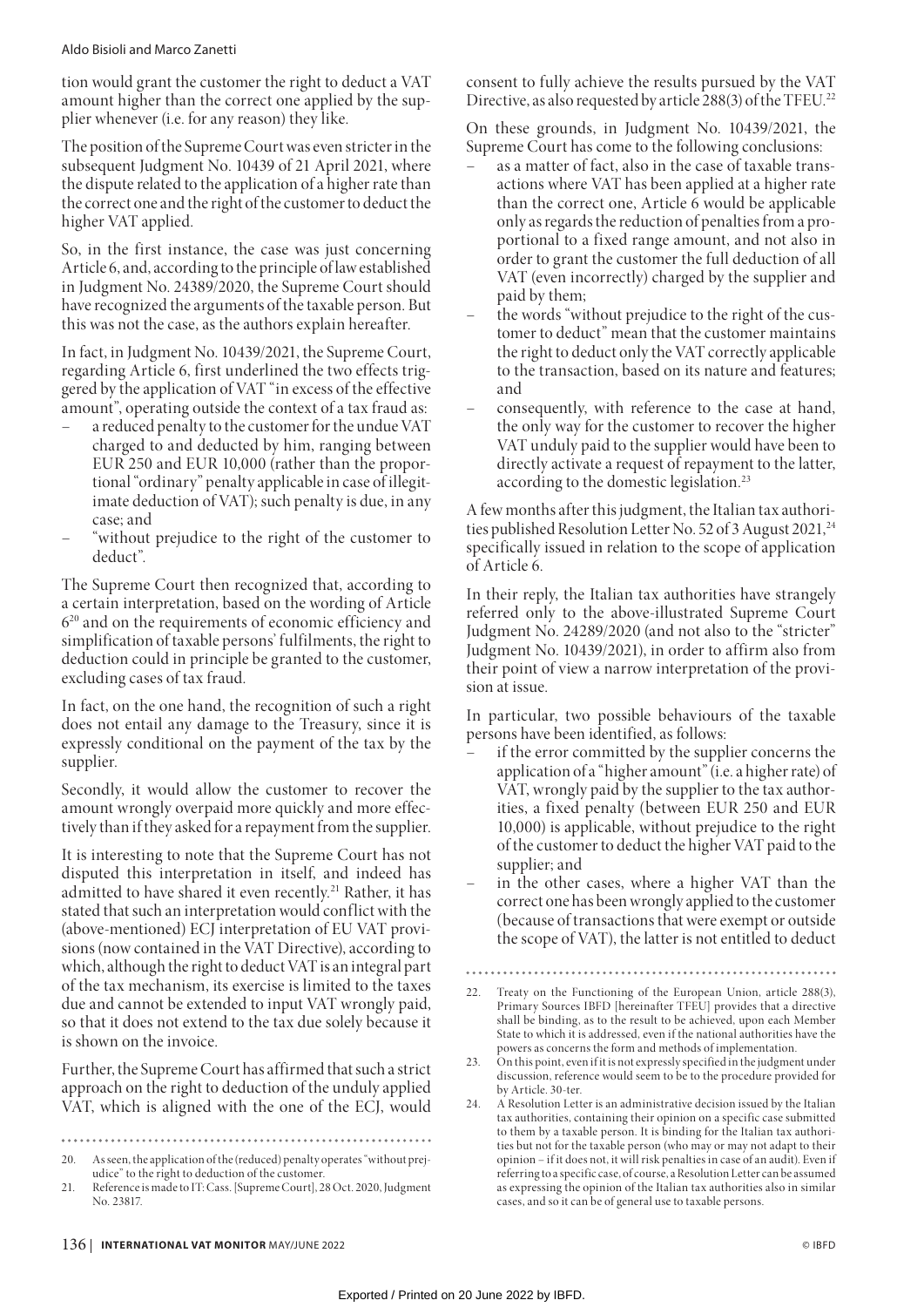the higher VAT paid to the supplier and is subject to a proportional penalty equal to 90% of the VAT they have illegitimately deducted.

It is also worth mentioning that Supreme Court Judgment No. 35500 of 19 November 2021 referred to a case where VAT had been wrongly applied to transactions that were exempt with right to deduction, and the customer had been challenged on the related deduction.

In said judgment, reiterating the arguments already expressed in Judgments No. 24289/2020 and No. 10439/2021, the Supreme Court has denied the deduction to the customer based on a narrow interpretation of Article 6.

But, a relevant passage in the judgment under discussion, which has probably not been given proper attention, is the one stating that:

the principle of neutrality cannot in any case justify the existence of a right to deduction, which is admitted only in respect of tax actually due, *except in cases of excessive cost or difficulty of recovery, which have not even been pleaded in the present case*. [Emphasis added.]

By reading this sentence, the impression is that the Supreme Court could have actually taken a different position (up to even recognizing the right to deduction in the case at hand, maybe), if only the taxable person had underlined the need to ensure the respect of the EU VAT principles of "proportionality" (that is, that rules and penalties cannot go beyond what is necessary to ensure the correct application of VAT provisions) and, above all, "effectiveness" (that is, as already pointed out, that the procedures must not, as a matter of fact, prevent the exercise of the right to deduction).

If this is the correct meaning to be attributed to the sentence pointed out, the judgment under discussion is a missed opportunity for creating clarity in the contentious issue at hand on the basis of an approach based more on substance (and on the rationale of Article 6) than on form.

## **3.2. Arguments for a wider interpretation approach**

After having examined the positions in favour of a narrow interpretation of Article 6, the authors now assess whether, based on different arguments, different conclusions are possible.

For this purpose, it is essential here to better define a few principles well established in EU case law, some of them previously covered in this article.

To do so, reference is made to ECJ judgments cited by way of example that, even if not specifically referring to the right of deduction for a customer of the higher VAT they have been invoiced, could offer relevant arguments in the authors' exercise.

The first principle is the one of "neutrality", "which is a fundamental principle of the common system for VAT, … meant to relieve the taxable person entirely of the burden of the VAT in the course of its economic activities. That system therefore ensures that all economic activities, whatever their purpose or results, provided that they are, in principle, themselves subject to VAT, are taxed in a wholly neutral way".<sup>25</sup> In a few words, the neutrality principle implies that, as a general rule,<sup>26</sup> VAT must always be neutral for a taxable person, when said VAT is fully recoverable (and not a cost).

The second principle is the one of "proportionality", well defined by the ECJ when stating that:

the Member States may indeed adopt measures in order to ensure the correct levying and collection of the tax and for the prevention of fraud … None the less, *the measures must not go further than is necessary to attain the objectives thereby pursued and may not, therefore, be used in such a way that they would have the effect of undermining the neutrality of VAT, which is a fundamental principle of the common system of VAT established by the relevant European Union law*. 27 [Emphasis added.]

That is, the measures adopted by a Member State in order to ensure the collection of VAT and the prevention of fraud must be "proportional" to these objectives and can never risk infringing the "neutrality" of VAT.

Two other EU principles relevant here are the one of "equivalence" and above all that of "effectiveness". In this respect, the ECJ has stated that:

It is clear from the case-law that, in the absence of Community rules in the field, it is for the domestic legal system of each Member State to designate the courts and tribunals having jurisdiction and to lay down the detailed procedural rules governing actions for safeguarding rights which individuals derive from Community law, provided, first, that such rules are not less favourable than those governing similar domestic actions (principle of equivalence) and, secondly, that they do not render virtually impossible or excessively difficult the exercise of rights conferred by Community law (principle of effectiveness).<sup>2</sup>

In the context under discussion, these two principles unquestionably represent a protection for a taxable person, since the rules and procedures implemented by a Member State in order to safeguard rights derived from EU law (such as the deduction of VAT) must be as favourable as those governing similar domestic actions ("equivalence") and in any case cannot make the exercise of such rights impossible or excessively difficult ("effectiveness").

- 26. And so excluding specific exceptions, like the ones of businesses carrying out an exempt activity, not giving right to the deduction of VAT in any case.
- 27. *See* BG: ECJ, 11 Apr. 2013, Case C-138/12, *Rusedespred OOD v. Direktor na Direktsia 'Obzhalvane i upravlenie na izpalnenieto' – gr. Varna pri Tsentralno Upravlenie na Natsionalnata Agentsia za Prihodite*, para. 28 and 29 (and case law cited therein), Case Law IBFD (accessed 4 Apr. 2022).
- 28. *See* NL: ECJ, 7 June 20017, Joined Cases C-222/05 to C-225/05, *J. van der Weerd and Others (C-222/05), H. de Rooy sr. and H. de Rooy jr.* (C-223/05), Maatschap H. en J. van 't Oever and Others (C-224/05) *and B.J. van Middendorp (C-225/05) v. Minister van Landbouw, Natuur en Voedselkwaliteit*, para. 28 (and case law cited therein), ECLI:EU:C:2007:318, available at http://curia.europa.eu/juris/liste. jsf?num=C-222/05&language=en (accessed 4 Apr. 2022).

<sup>25.</sup> *See* RO: ECJ, 2 July 2020, Case C-835/18, *SC Terracult SRL v. Direcția Generală Regională a Finanțelor Publice Timișoara – Administrația Județeană a Finanțelor Publice Arad – Serviciul Inspecție Fiscală Persoane Juridice 5 and Agenția Națională de Administrare Fiscală – Direcția Generală Regională a Finanțelor Publice Timișoara – Serviciul de Soluționare a Contestațiilor*, para. 25 (and case law cited therein), Case Law IBFD (accessed 4 Apr. 2022).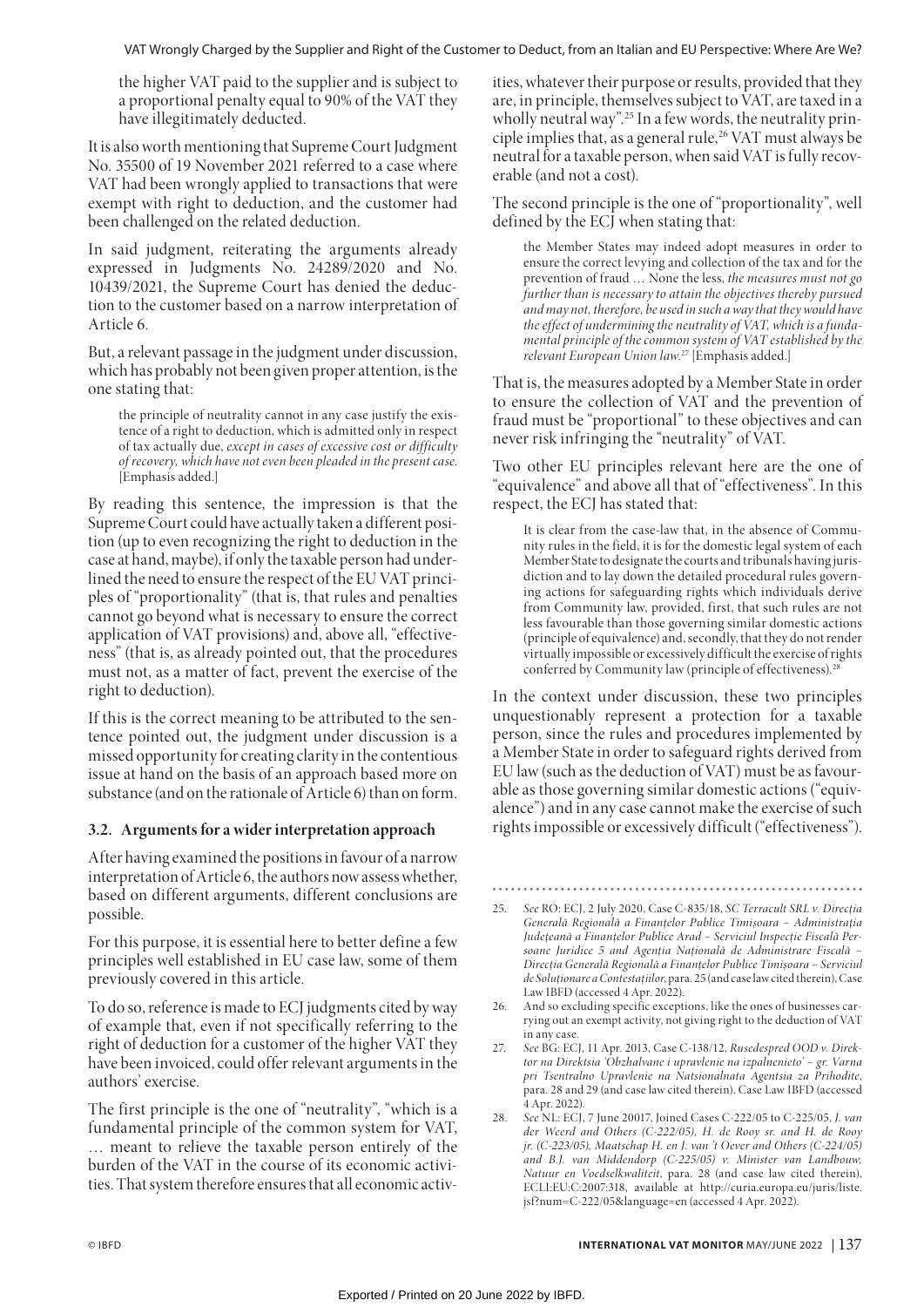#### Aldo Bisioli and Marco Zanetti

From the brief examination of such EU principles, it seems possible to affirm that, once there is the good faith of the parties and no risk of a loss to the Treasury (a condition met if the customer could deduct the higher VAT charged to them, paid by them to the supplier and then paid by the supplier to the Italian tax authorities), then the fundamental principle of "neutrality" of VAT could make it possible to validate the actual treatment, and also the principles of "effectiveness" and "proportionality" would be surely respected. Thus, the payment made by the supplier would allow the deduction of the VAT paid to them by the customer.

A confirmation in this sense would come, for example, from the ECJ judgment in *Geocycle Bulgaria* (Case C-314/1729), which referred to a transaction that had been taxed twice, first by the supplier who had applied the VAT in their invoice, and then by the customer through the reverse charge mechanism, in the context of an assessment by the tax authorities.

Here, the ECJ has established that, in accordance with the principles of "neutrality" and "effectiveness", the behaviour of a Member State denying the customer the deduction of the VAT paid to the supplier is not acceptable since it does not acknowledge the fact that the VAT is paid twice, once by the supplier and then by the customer.

In *Fatorie* (Case C-424/12<sup>30</sup>), a transaction subject to reverse charge had been wrongly invoiced with VAT by the supplier, who (consequently) had not mentioned on the invoice that reverse charge was applicable to the customer.

The customer, once they received the incorrect invoice, had not mentioned the VAT as a "reverse charge", and had paid the VAT directly to the supplier.

In this scenario, the ECJ ruled that no right to deduction had to be granted to the customer (in relation to the VAT paid to the supplier), since, on the one hand, they had violated a formal obligation (in respect of the invoice received from the supplier) and, on the other hand, they had committed a substantial violation concerning the payment of VAT (carried out to the supplier and not to the tax authorities, due to the reverse charge). A similar situation has prevented the tax authorities from checking the application of the reverse charge mechanism, also determining the risk for the loss of tax for the Member State involved. In fact, in this case, the supplier had gone bankrupt and had not paid to the tax authorities the VAT paid to them by the customer.

The negligence of the customer and the loss of the missed VAT payment by the supplier played a crucial rule in denying the customer the right to deduction.

Mutatis mutandis, the idea here is that in the case of (i) no negligence imputable to the customer (which could

. . . . . . . 29. BG: ECJ, 23 Nov. 2017, Case C-314/17, *Geocycle Bulgaria EOOD v. Direktor na direktsia 'Obzhalvane i danachno-osiguritelna praktika' – Veliko Tarnovo, pri Tsentralno upravlenie na Natsionalnata agentsia za pri-* happen especially in the case of new, complex – from a VAT treatment point of view – or non-recurrent transactions with the supplier) and of (ii) incorrect application but *actual* payment of the VAT by the supplier to the tax authorities, the right to deduction could have been otherwise granted to the customer, in relation to the VAT unduly paid to the supplier.

At this point, it is worth mentioning the ECJ judgment in *Grupa Wa*. (Case C-935/19<sup>31</sup>), where the ECJ ruled on the incorrect application of VAT to an exempt transaction, due to an error of assessment committed by the parties about the taxable nature of the supply carried out. Such an incorrect interpretation had led to a penalty equal to 20% of the higher VAT deducted (and asked to be refunded), even if neither fraud nor loss of VAT had been in place in the case at hand.

In particular, the *Grupa Wa* case was about the interpretation of article 273 of the VAT Directive,<sup>32</sup> and the principles of "proportionality" and "neutrality" of VAT.

The ECJ has ruled that:

Article 273 of the VAT Directive and the principle of proportionality must be interpreted as precluding a national legislation which imposes on a taxable person who has mistakenly classified a transaction exempt from VAT as a transaction subject to that tax a penalty equal to 20% of the higher VAT refund wrongly claimed, *in so far as that penalty applies without distinction to a situation in which the irregularity results from an error of assessment made by the parties to the transaction as to the taxable nature of that transaction, which is characterised by the absence of indications of fraud and loss of tax revenue to the Treasury, and to a situation in which there are no such special circumstances*. [Emphasis added.]

The ECJ has challenged the application of a penalty always in the same measure, regardless of the circumstances in which a violation has been committed, but it seems to the authors that a fundamental principle has been stated here, i.e. that it is not possible to treat the behaviour of two taxable persons (customers) having both paid a higher VAT than the correct one to a supplier in the same way, regardless of an evaluation of the specific circumstances in which such payments have been made.

In particular, once it has been verified that the VAT has in any case (even if wrongly applied) been paid to the tax authorities by the supplier – so that there is no risk of loss – and that the payment by the customer has not been carried out in a context of fraud, then the safeguard requirements provided for by Article 6 are respected.

32. According to art. 273 VAT Directive:

*hodite*, Case Law IBFD (accessed 12 Apr. 2022). 30. RO: ECJ, 6 Feb. 2014, Case C-424/12, *SC Fatorie SRL v. Direcția Generală a Finanțelor Publice Bihor*, Case Law IBFD (accessed 12 Apr. 2022).

<sup>31.</sup> PL: ECJ, 15 Apr. 2021, Case C-935/19, *Grupa Warzywna Sp. z o.o. v. Dyrektor Izby Administracji Skarbowej we Wrocławiu*, Case Law IBFD (accessed 12 Apr. 2022).

*Member States may*, while respecting equal treatment of domestic transactions and transactions between Member States by taxable persons, *lay down other obligations which they deem necessary in order to ensure the exact levying of VAT and to prevent evasion*, provided that such obligations do not, in trade between Member States, give rise to formalities connected with the crossing of frontiers. Member States may not avail themselves of the option provided for in the first item to impose invoicing obligations additional to those laid down in Chapter 3. [Emphasis added.]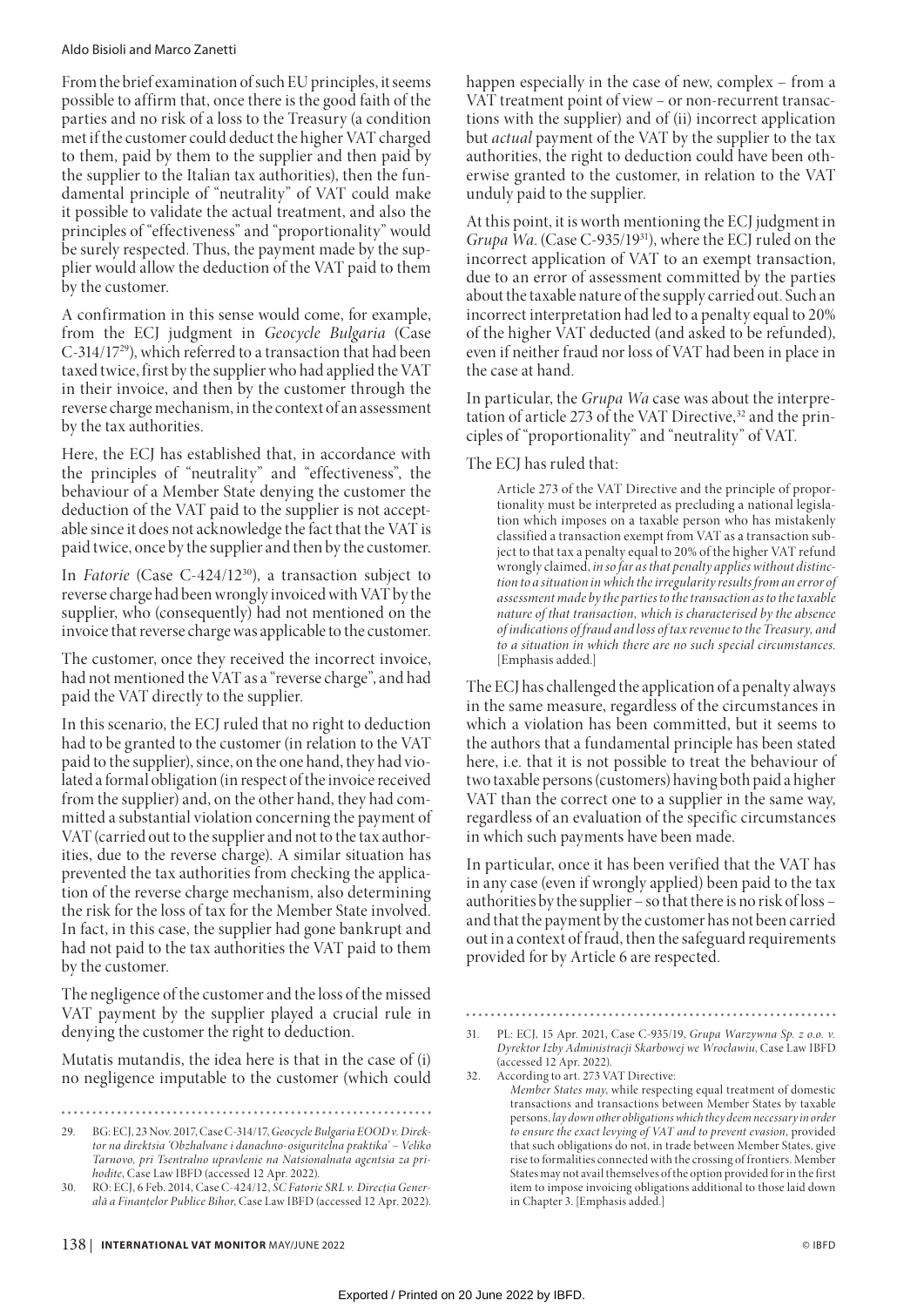At this point, the following step is that nothing changes if an exempt transaction was wrongly subject to tax, or if a higher VAT rate was applied than the one due. Indeed, in certain cases, denying the customer the deduction of the VAT unduly applied in an exempt transaction would lead to consequences even more unjustifiable than if the denial had occurred in a case of application of a higher (undue) VAT rate. Let us assume – having in mind the Italian VAT rates – that:

- (a) Italian VAT at a rate of 10% (amounting to EUR 10) was wrongly applied to an exempt transaction; or
- (b) Italian VAT at a rate of 10% (amounting to EUR 10) was wrongly applied, rather than the correct one at a rate of 4% (amounting to EUR 4); and
	- in both cases, all the VAT charged by the supplier was paid by the customer, and then by the supplier to the Italian tax authorities; and
	- no context of fraud existed, in either case (a) or  $(b)$

Therefore, in the example described, a narrow interpretation of Article 6, mainly based on its literal wording, could lead to the exclusion of the right of the customer to deduct the amount of VAT "in excess of the effective amount" in case (a) and to grant the same deduction in case (b).

Nevertheless, in both cases the legal requirements (of no fraud and no loss to the Treasury) are met, and the disallowed deduction would imply, in case (a), a cost for the customer equal to EUR 10, while, in case (b), it would be equal to (only) EUR 6 (i.e. 10-4).

Would this conclusion be correct? In the authors' view it would not be.

It is likely that these have been the same arguments of the Regional Tax Court of Lombardy in its Judgment No. 2270 of 15 June 2021, in which, without referring to Supreme Court Judgment No. 10439/2021 (earlier commented upon), the Court focused on the ECJ judgment in *Grupa Wa*. (Case C-935/2019) mentioned earlier.

The case examined in Judgment No. 2270/2021 was about *the undue application of VAT in an exempt transaction*, and, contrary to the Italian tax authorities (who, during the trial, had supported what the authors call a "narrow" interpretation of Article 6), the Regional Tax Court of Lombardy affirmed that (i) the customer had the right to deduct the undue VAT paid to the supplier and (ii) only the fixed penalty – and not the proportional one – was applicable to the customer, as provided for by Article 6.<sup>33</sup>

Its conclusions were based on the principles of "neutrality" and "proportionality", whose application has been expressly recognized in relation to Article 6 under discussion.

With regard to the approach to the interpretation of Article 6 in cases where VAT was wrongly applied but was not due at all (i.e. in exempt transactions – with or without right to deduction – or transactions out of the scope of VAT), the authors have mentioned Supreme Court Judgment No. 35500 of 19 November 2021 earlier in this article. This judgment – in relation to a case where VAT had been wrongly applied in an exempt transaction with right to deduction – did not recognize the customer's right to deduct the VAT charged by the supplier, based on the ECJ case law according to which VAT can be deducted only for the amount correctly due, charged and paid to the supplier in a taxable transaction.

As already anticipated, the authors want to now underline a passage of this judgment which is relevant for the present purposes, i.e. the one stating that "the principle of neutrality cannot in any case justify the existence of a right to deduction, which is admitted only in respect of tax actually due, *except in cases of excessive cost or difficulty of recovery, which have not even been pleaded in the present case*" [emphasis added].

The judgment thus has left the door open to a different solution. In other words, perhaps the principle of neutrality could not be, in itself, as "strong" as to justify in any case the deduction for the customer of the VAT wrongly applied in the invoice, but, if one considers also the other principles examined (effectiveness and proportionality), then the conclusion could be to allow a broader application of the deduction in place (and so, for example, also in the case of exempt transactions wrongly treated as taxable).

The taxable person who appealed to the Supreme Court in Judgment No. 35500/2021 could have pleaded that they would have had to bear high costs to start a legal case with the supplier, or – if possible – they could have shown evidence that the supplier was unreachable, or again that the latter had been declared bankrupt. In all these circumstances, Article 6 widely interpretated would have been the natural solution to combine, in an equitable manner, the principles of neutrality, effectiveness and proportionality.

Unfortunately, as pointed out in the judgement, no specific arguments in this sense were pleaded to the Supreme Court, so a (possible) different approach was not used in the present case.

<sup>33.</sup> In particular, in IT: CTR Lombardia [Tax Court of Appeal], 15 June 2021, Judgment No. 2270/2021, it is stated that: Contrary to the view taken by the Office in this case (which argued that the rule [i.e. Article 6 ] was applicable only in the case of transactions actually subject to VAT, in case of overcharged tax), the Court of Justice of the European Union, in Case C-935/19 in its judgment of 15 April 2021, affirmed the principle of law according to which the automatic application of proportional penalties to a customer who has deducted the VAT wrongly charged on an exempt transaction is unlawful, where there is no evidence of fraud and no loss to the Treasury, by reason of the general principles of neutrality of VAT and the proportionality of penalties in relation to the public interest objective of ensuring the correct collection of VAT.

The judgment of the Court of Justice is directly and immediately applicable to the case at hand.

*The challenge by the Italian Tax Authorities about the VAT deduction and the penalties calculated on a proportional basis must therefore be annulled*, with the result that only the fixed-rate penalty provided for by Article 6, paragraph 6, of Legislative Decree no. 471/1997 as amended by Law no. 205/2017, applicable under the terms set out in the aforementioned ruling of the Court of Justice, can be imposed. [Emphasis added.]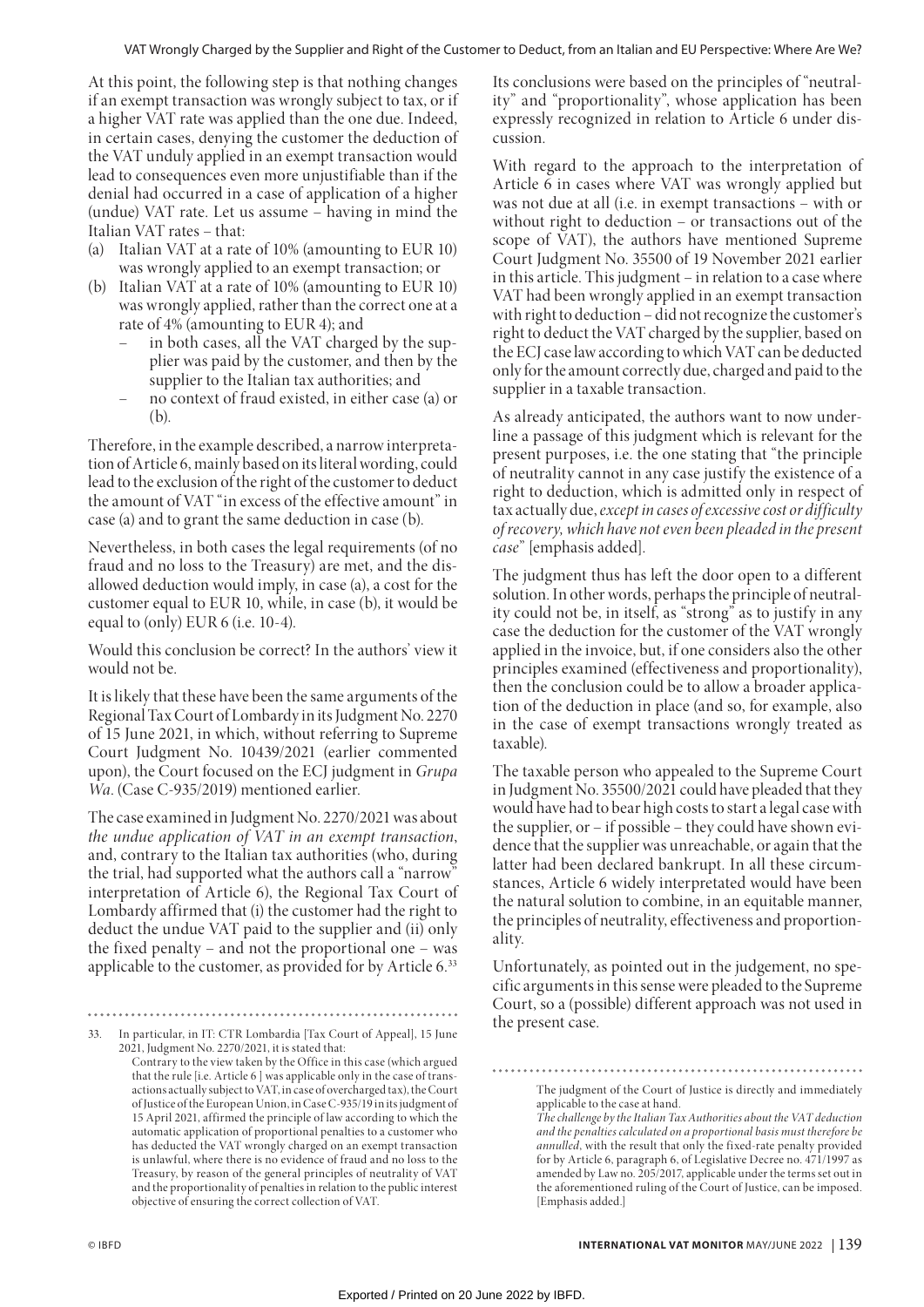#### Aldo Bisioli and Marco Zanetti

Another good argument for the adoption of what the authors have called a "broad" application of Article 6 is the rule contained in item 9-bis(3) of Article 6 of Legislative Decree No. 471/1997.

Such a provision refers to the cases where the customer has wrongly applied the reverse charge (so accounting both output and input VAT) in exempt (with or without right to deduction) transactions or, in any case, transactions not subject to tax.

In such cases, the incorrectly applied (and deducted, on the input side) VAT is not to be repaid by the customer to the Italian tax authorities in case of assessment, since only the VAT output and input write-off (in the respective periodical tax settlement) is provided for by the rule.

Thus, as a matter of fact, in such a hypothesis, the deduction is allowed and, hence, no VAT is claimed by the ITA, and the transaction, with the removal of its (debt and credit) effects in case of an assessment, is in principle neutral from a VAT point of view.

In the end, all the arguments explained seem to go in the direction of supporting the possible application of Article 6 to all cases where VAT has been unduly applied (but in any case paid) by the supplier, regardless of the nature (taxable, exempt, outside the scope of VAT) of the invoiced transaction, and so to granting the deduction of such a VAT to the customer; provided, of course, that the transaction was not carried out in a context of fraud.

These conclusions are also in line with very relevant opinions issued by business representatives and associations/ committees of professionals and tax experts.

In this respect, it is worthwhile to mention the contribution of Assonime (the association of Italian joint-stock companies), which, in its Circular letter No. 12/2018, in relation to the scope of application of Article 6, has specified that:

With regard to the objective scope of application of the rule, we note that it considers "the application of tax in excess of the effective amount, wrongly paid …", so that it could be doubted that the scope is limited to cases where the tax is due, but its quantification has been wrongly overstated; in essence, these would be the cases where the supplier has wrongly applied a higher rate than the one actually applicable. However, it does not appear to us that this restrictive interpretation is the one that actually corresponds to the rationale and the logic of the rule. In fact, it would be difficult to find a systematic justification for the principle that the tax applied in excess of that due is deductible, and not also that which is not due for other reasons, for example because the transaction in question is exempt with or without right to deduction, or even excluded, as in the case … of the sale of a business. Even in such situations, in fact, a higher tax is applied than the one actually due according to the tax rules.

Moreover, two other, more recent, contributions sharing the proposed solution are worth mentioning here.

The first is the Rule of conduct (*Norma di comportamento*) No. 214 of 28 July 2021 issued by the Italian Association of Chartered Certified Accountants and Accounting Experts (*Associazione Italiana Dottori Commercialisti ed Esperti Contabili*), about the "deduction of unduly applied

VAT in exempt (with or without right to deduction) and outside the scope of VAT transactions".

The second document is Interpretation principle (*Principio di interpretazione*) No. 2 – "VAT invoiced in excess and deduction", issued on 7 July 2021 by the Scientific committee Module 24 VAT (*Comitato scientifico Modulo 24 Iva*), a committee operating in connection with Sole 24 ore, the well-known Italian economics, finance and taxation newspaper.

As said, both of these documents share the correctness/ opportunity, supported here by the authors, of a broad application of Article 6 in all cases where VAT was wrongly invoiced "in excess" to the customer.

# **4. Conclusions**

Article 6 has been introduced within the Italian VAT provisions in order to allow a customer the right to deduct the VAT applied "in excess of the effective amount", provided that, in the absence of any tax fraud, the payment to the Italian tax authorities of the higher applied VAT has in any case been made by the supplier, so that no risk of loss to the Treasury exists.

In respect of such a provision, the approach of the Italian tax authorities and the case law of the Supreme Court seem to be quite restrictive, considering that, also based to some ECJ case law, from a general perspective they tend to admit the application of the provision only in cases where the VAT "in excess of the effective amount" results from a higher VAT rate than the correct one, and not also in cases where the tax should have not been applied at all (thus including the hypothesis of VAT charged in exempt transactions – with or without right to deduction – and transactions outside the scope of VAT).<sup>34</sup>

Such a "narrow" interpretative approach of Article 6 would imply, in all cases of exempt and outside-the-scope-of-VAT transactions,, the denial of the deduction for the customer, as well as the application of high penalties (90% of the wrongly applied and deducted VAT) in situations where there seems to be no reason for a different treatment than that applicable in case of a higher VAT rate.

Evidently, to apply – considering the Italian VAT rates – a 22% rate instead of 10% in a taxable transaction produces the same effects as applying VAT at 10% in an exempt transaction. But, if in both transactions, in the absence of a context of tax fraud, the unduly applied VAT has been in any case paid by the supplier to the tax authorities, then no risk of loss to the Treasury actually exists.

<sup>34.</sup> As seen, in IT: Cass. [Supreme Court], 21 Apr. 2021, Judgment No. 10439/2021, the Supreme Court has stated that Article 6 should be referred to only for recognizing the application of the fixed penalty provided for by it and not for admitting also the deduction of the VAT charged in excess, and these conclusions would apply even in case of VAT applied at a higher rate than the correct one. This interpretation would de facto render the content of Article 6 meaningless, considering that such provision, "in the event of the application of tax in excess of the effective amount" expressly provides for the application of fixed penalties "without prejudice to the right of the customer to deduct ..."